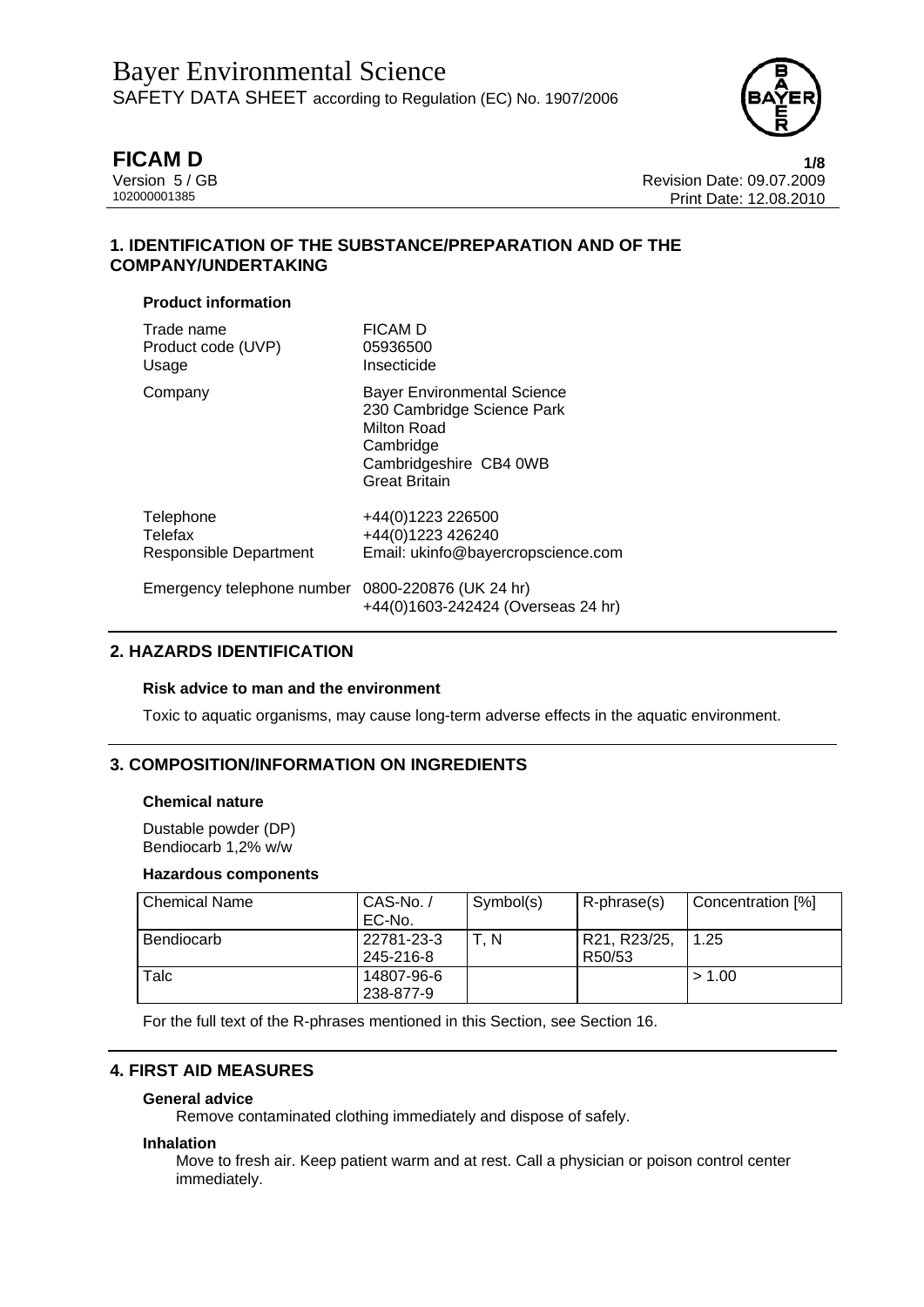

**FICAM D 2/8** Version 5 / GB Revision Date: 09.07.2009 Print Date: 12.08.2010

#### **Skin contact**

Wash off immediately with plenty of water for at least 15 minutes. Take off contaminated clothing and shoes immediately. Call a physician or poison control center immediately.

#### **Eye contact**

In the case of contact with eyes, rinse immediately with plenty of water and seek medical advice.

#### **Ingestion**

Call a physician or poison control center immediately. Rinse out mouth and give water in small sips to drink. Induce vomiting only, if: 1. patient is fully conscious, 2. medical aid is not readily available, 3. a significant amount (more than a mouthful) has been ingested and 4. time since ingestion is less than 1 hour. (Vomit should not get into the respiratory tract.)

#### **Notes to Physician**

#### **Symptoms**

Local:, The product causes irritation of eyes, skin and mucous membranes.

#### **Symptoms**

Systemic:, bradycardia, sweating, Convulsions, Nausea, Lachrymation, Salivation, Vomiting, Diarrhoea, miosis, Hypotension, bronchial hypersecretion, myoclonus, respiratory paralysis, Somnolence, Coma, respiratory failure, hypothermia

#### **Risks**

This product contains a cholinesterase inhibitor carbamate.

#### **Treatment**

Local treatment:

Initial treatment: symptomatic.

#### **Treatment**

Systemic treatment:

In case of convulsions, a benzodiazepine (e.g. diazepam) should be given according to standard regimens.

Contraindications: derivatives of morphine.

Recovery is spontaneous and without sequelae.

Give oxygen or artificial respiration if needed.

Keep respiratory tract clear.

In case of ingestion gastric lavage should be considered in cases of significant ingestions only within the first 2 hours. However, the application of activated charcoal and sodium sulphate is always advisable.

The following antidotes are generally accepted: atropin and oximes.

### **5. FIRE-FIGHTING MEASURES**

#### **Suitable Extinguishing Media**

Use water spray, alcohol-resistant foam, dry chemical or carbon dioxide.

#### **Extinguishing media which should not be used for safety reasons**  High volume water jet

#### **Specific hazards during fire fighting**

Dangerous gases are evolved in the event of a fire.

#### **Special protective equipment for fire-fighters**

In the event of fire, wear self-contained breathing apparatus.

#### **Further information**

Remove product from areas of fire, or otherwise cool containers with water in order to avoid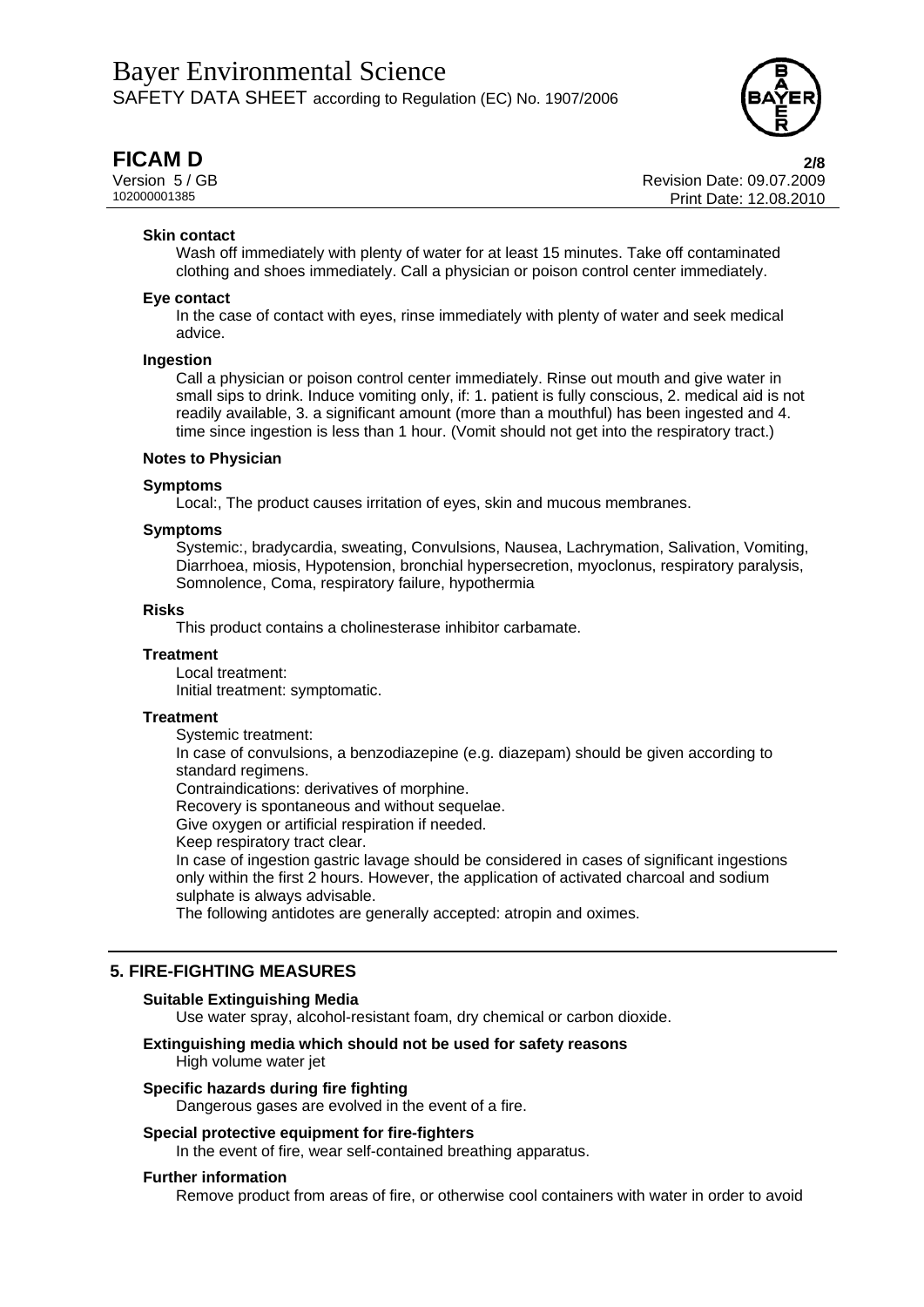

**FICAM D 3/8** Version 5 / GB Revision Date: 09.07.2009 Print Date: 12.08.2010

pressure being built up due to heat. Whenever possible, contain fire-fighting water by diking area with sand or earth.

# **6. ACCIDENTAL RELEASE MEASURES**

#### **Personal Precautions**

Keep people away from and upwind of spill/leak. Avoid dust formation. Avoid contact with spilled product or contaminated surfaces. When dealing with a spillage do not eat, drink or smoke.

#### **Environmental Precautions**

Do not allow to get into surface water, drains and ground water. If spillage enters drains leading to sewage works inform local water company immediately. If spillage enters rivers or watercourses, inform the Environment Agency (emergency telephone number 0800 807060).

#### **Methods for cleaning up**

Use approved industrial vacuum cleaner for removal. Keep in suitable, closed containers for disposal. Clean floors and contaminated objects with plenty of water.

#### **Additional Advice**

Information regarding safe handling, see section 7. Information regarding personal protective equipment, see section 8. Information regarding waste disposal, see section 13. Check also for any local site procedures.

### **7. HANDLING AND STORAGE**

#### **Handling**

Advice on safe handling

No specific precautions required when handling unopened packs/containers; follow relevant manual handling advice.

Avoid dust formation.

Use only in area provided with appropriate exhaust ventilation.

Advice on protection against fire and explosion Dust may form explosive mixtures with air.

#### **Storage**

Requirements for storage areas and containers

Store in a place accessible by authorized persons only. Keep away from direct sunlight. Keep containers tightly closed in a dry, cool and well-ventilated place.

Advice on common storage

Keep away from food, drink and animal feedingstuffs.

#### Suitable materials

Polypropylene (PP) / Polyethylene (PE) - composite film

# **8. EXPOSURE CONTROLS/PERSONAL PROTECTION**

**Refer to COSHH assessment (Control of Substances Hazardous to Health (Amendment)**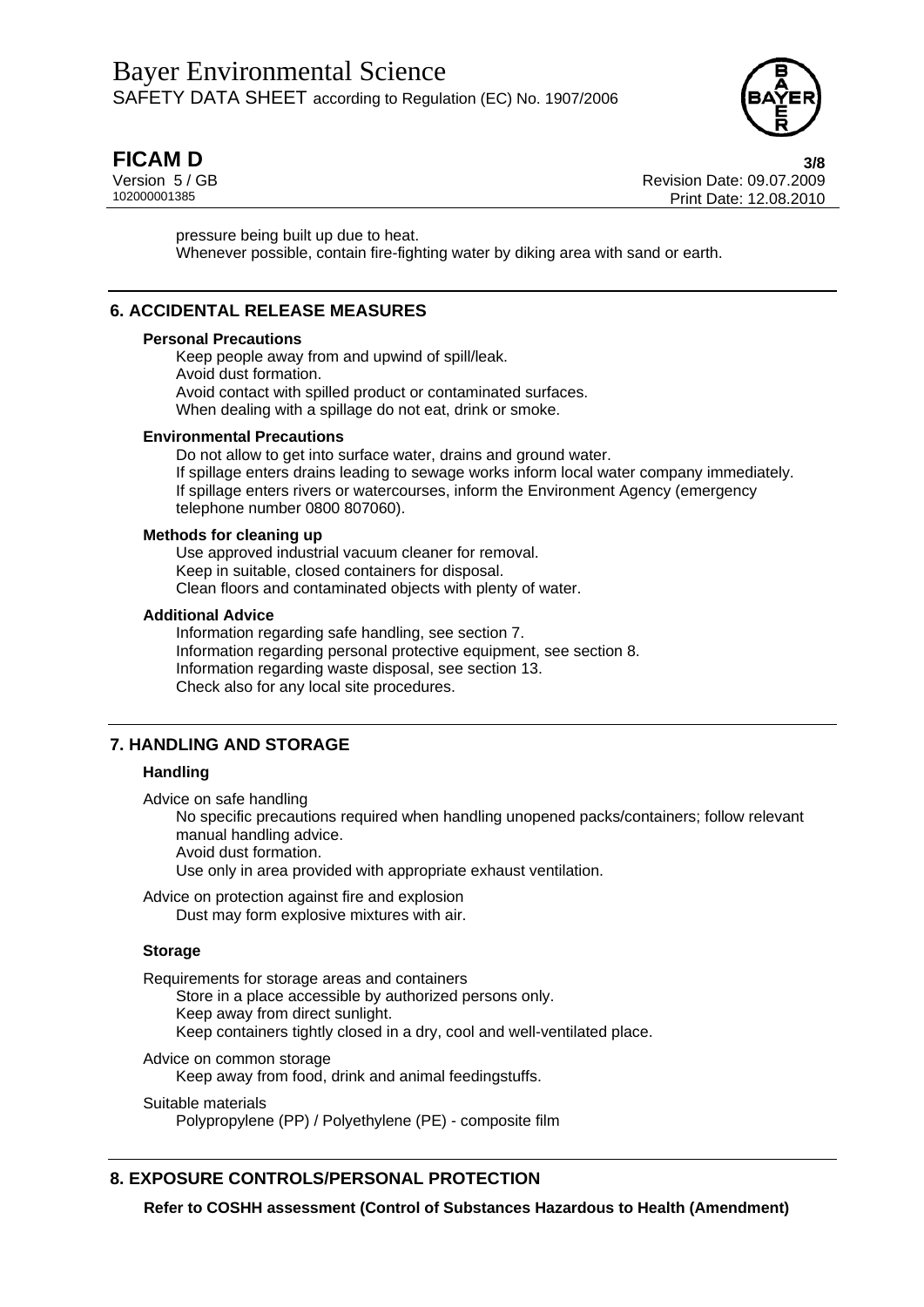

**FICAM D 4/8** Version 5 / GB Revision Date: 09.07.2009 Print Date: 12.08.2010

#### **Regulations 2004). Engineering controls should be used in preference to personal protective equipment wherever practicable. Refer also to COSHH Essentials.**

#### **Components with workplace control parameters**

| Components         | CAS-No.    | Control parameters   | Jpdate | <b>Basis</b> |
|--------------------|------------|----------------------|--------|--------------|
| Bendiocarb         | 22781-23-3 | $0.2 \text{ mg/m}$ 3 |        | OES BCS*     |
| Talc               | 14807-96-6 | mg/m3                | 2007   | EH40 WEL     |
| (Respirable dust.) |            | (TWA)                |        |              |

\*OES BCS: Internal Bayer CropScience "Occupational Exposure Standard"

#### **Personal protective equipment**

In normal use and handling conditions please refer to the label and/or leaflet. In all other cases the following recommendations would apply.

| <b>Respiratory Protection</b> | Wear respirator with a particle filter mask (protection factor 4)<br>conforming to European norm EN149FFP1 or equivalent.<br>Respiratory protection should only be used to control residual risk of<br>short duration activities, when all reasonably practicable steps have<br>been taken to reduce exposure at source e.g. containment and/or<br>local extract ventilation. Always follow respirator manufacturer's<br>instructions regarding wearing and maintenance. |
|-------------------------------|--------------------------------------------------------------------------------------------------------------------------------------------------------------------------------------------------------------------------------------------------------------------------------------------------------------------------------------------------------------------------------------------------------------------------------------------------------------------------|
| Hand protection               | Wear CE Marked (or equivalent) nitrile rubber gloves (minimum<br>thickness 0,40 mm). Wash when contaminated. Dispose of when<br>contaminated inside, when perforated or when contamination<br>outside cannot be removed. Wash hands always before eating,<br>drinking, smoking or using the toilet.                                                                                                                                                                      |
| Eye protection                | Wear goggles conforming to EN166 (Field of Use 5 or equivalent).                                                                                                                                                                                                                                                                                                                                                                                                         |
| Skin and body protection      | Wear standard coverall and type 5 suit.<br>Wear two layers of clothing wherever possible. Polyester/cotton or<br>cotton overalls should be worn under chemical protection suit and<br>should be professionally laundered frequently.                                                                                                                                                                                                                                     |

### Hygiene measures

When using, do not eat, drink or smoke.

Remove soiled clothing immediately and clean thoroughly before using again. Wash hands thoroughly with soap and water after handling and before eating, drinking, chewing gum, using tobacco, using the toilet or applying cosmetics. Wash hands immediately after work, if necessary take a shower.

# **9. PHYSICAL AND CHEMICAL PROPERTIES**

#### **Appearance**

Form powder Colour grey white Odour odourless

**Safety data**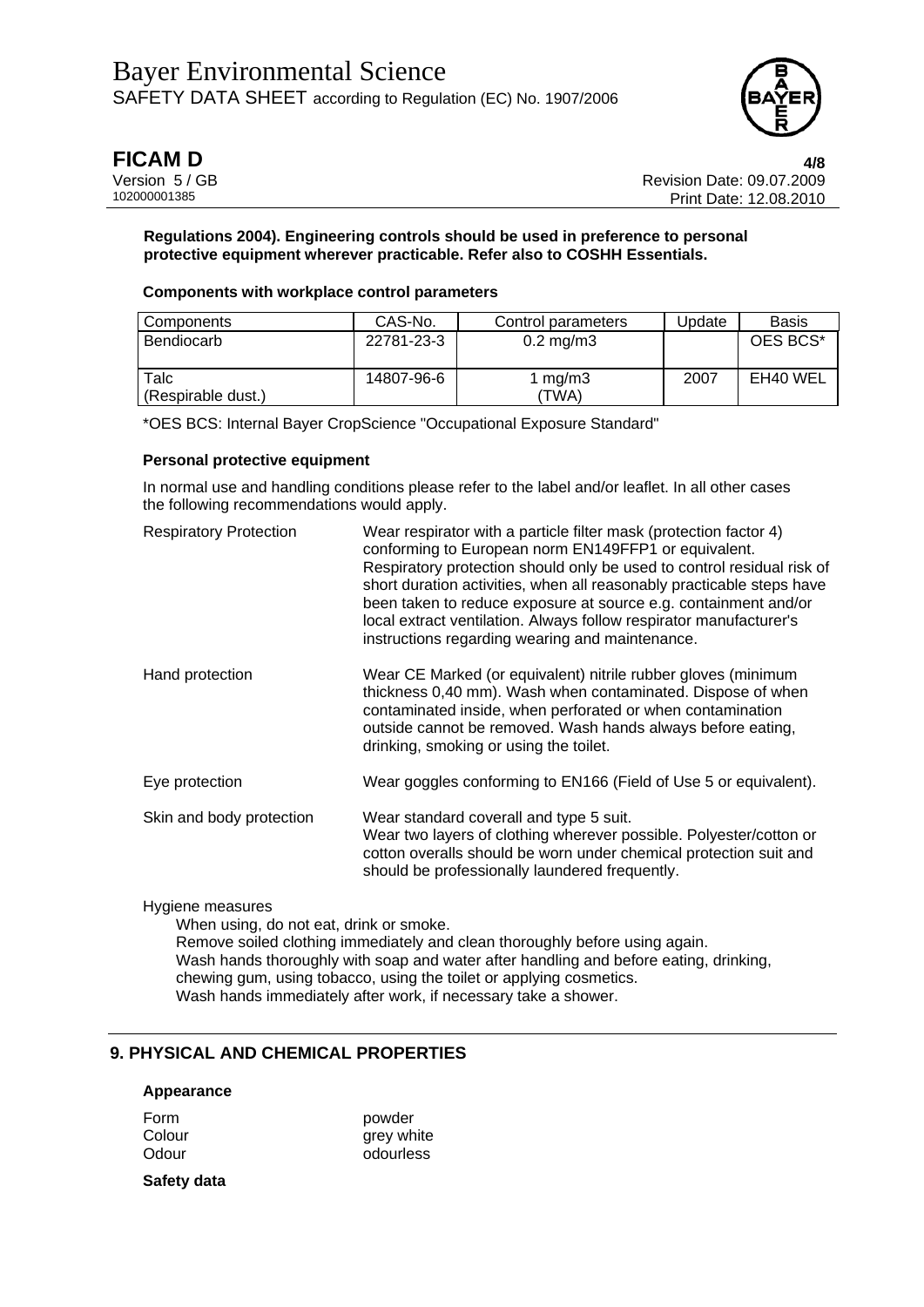# Bayer Environmental Science SAFETY DATA SHEET according to Regulation (EC) No. 1907/2006



| <b>FICAM D</b> | 5/8                       |
|----------------|---------------------------|
| Version 5/GB   | Revision Date: 09.07.2009 |
| 102000001385   | Print Date: 12.08.2010    |
|                |                           |

| Flash point         | not applicable  |
|---------------------|-----------------|
| <b>Bulk Density</b> | 500 - 700 kg/m3 |
| Water solubility    | immiscible      |

# **10. STABILITY AND REACTIVITY**

| Conditions to Avoid | Extremes of temperature and direct sunlight.                                                                               |
|---------------------|----------------------------------------------------------------------------------------------------------------------------|
| Hazardous Reactions | No hazardous reactions when stored and handled according to<br>prescribed instructions.<br>Stable under normal conditions. |

# **11. TOXICOLOGICAL INFORMATION**

| <b>Acute Oral Toxicity</b>       | LD50 (rat) 12,000 mg/kg                                                            |
|----------------------------------|------------------------------------------------------------------------------------|
| <b>Acute Inhalation Toxicity</b> | $LC50$ (rat) > 21.5 mg/l<br>Exposure time: 6 h                                     |
| <b>Acute Dermal Toxicity</b>     | $LD50$ (rat) $> 5,000$ mg/kg                                                       |
| <b>Skin Irritation</b>           | No skin irritation. (rabbit)                                                       |
| Eye Irritation                   | No eye irritation. (rabbit)                                                        |
| Sensitization                    | Non-sensitizing. (guinea pig)<br>OECD Test Guideline 406, Magnusson & Kligman test |

Further information The toxicological data refer to a similar formulation.

# **12. ECOLOGICAL INFORMATION**

| Elimination information (persistence and degradability) |                                                                                   |  |  |
|---------------------------------------------------------|-----------------------------------------------------------------------------------|--|--|
| <b>Bioaccumulation</b>                                  | Lepomis macrochirus (Bluegill sunfish)<br>Bioconcentration factor (BCF): 6        |  |  |
| <b>Ecotoxicity effects</b>                              |                                                                                   |  |  |
| Toxicity to Fish                                        | LC50 (Cyprinodon variegatus (sheepshead minnow)) 0.86 mg/l<br>Exposure time: 96 h |  |  |
| Toxicity to daphnia                                     | EC50 (Water flea (Daphnia magna)) 0.0377 mg/l<br>Exposure time: 48 h              |  |  |
| Toxicity to algae                                       | EC50 (Pseudokirchneriella subcapitata) 0.408 mg/l<br>Exposure time: 48 h          |  |  |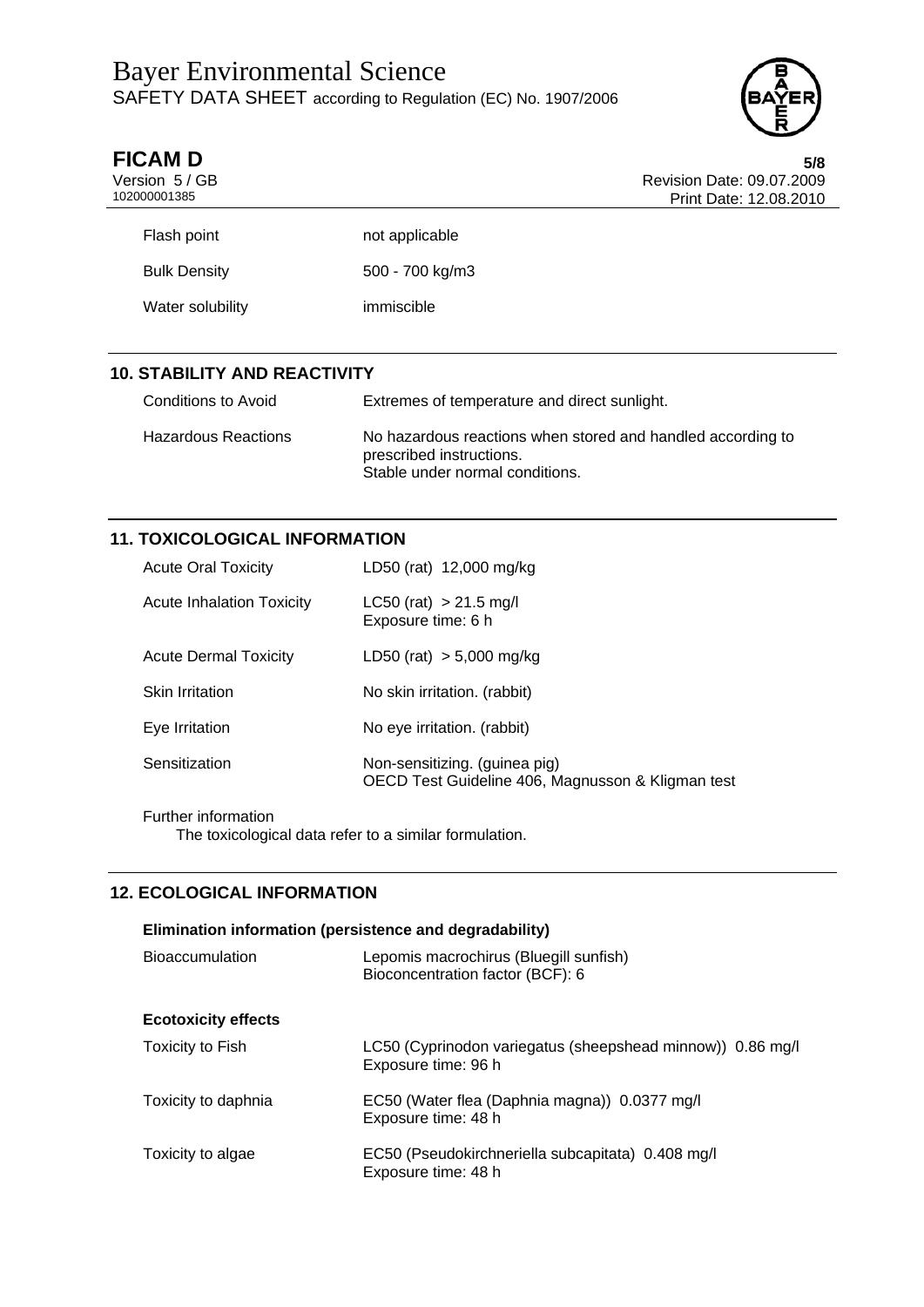

**FICAM D 6/8** Version 5 / GB Revision Date: 09.07.2009 Print Date: 12.08.2010

#### **Further information on ecology**

Additional ecological information The ecological data given are those of the active ingredient bendiocarb.

# **13. DISPOSAL CONSIDERATIONS**

#### **Product**

In accordance with current regulations and, if necessary, after consultation with the site operator and/or with the responsible authority, the product may be taken to a waste disposal site or incineration plant.

Advice may be obtained from the local waste regulation authority (part of the Environment Agency in the UK).

#### **Contaminated packaging**

Empty remaining contents.

Do not use containers for other products.

Clean container with water.

Rinsed packaging may be acceptable for landfill, otherwise incineration will be required in accordance with local regulations.

Not completely emptied packagings should be disposed of as hazardous waste.

#### **Waste key for the unused product**

020108 agrochemical waste containing dangerous substances

### **14. TRANSPORT INFORMATION**

### **ADR/RID/ADNR**

| UN-Number                | 3077                                        |
|--------------------------|---------------------------------------------|
| Labels                   | 9                                           |
| Packaging group          | Ш                                           |
| Hazard no.               | 90                                          |
| Description of the goods | ENVIRONMENTALLY HAZARDOUS SUBSTANCE, SOLID, |
|                          | N.O.S.                                      |
|                          | (BENDIOCARB MIXTURE)                        |
| <b>Tunnel Code</b>       |                                             |
|                          |                                             |

This classification is in principle not valid for carriage by tank vessel on inland waterways. Please refer to the manufacturer for further information.

#### **IMDG**

| <b>UN-Number</b>         | 3077                                        |
|--------------------------|---------------------------------------------|
| Labels                   | 9                                           |
| Packaging group          | Ш                                           |
| EmS                      | $F-A$ , S-F                                 |
| Marine pollutant         | Marine pollutant                            |
| Description of the goods | ENVIRONMENTALLY HAZARDOUS SUBSTANCE, SOLID, |
|                          | N.O.S.                                      |
|                          | (BENDIOCARB MIXTURE)                        |
|                          |                                             |
|                          |                                             |

### **IATA**

| UN-Number       | 3077 |
|-----------------|------|
| Labels          | 9    |
| Packaging group | Ш    |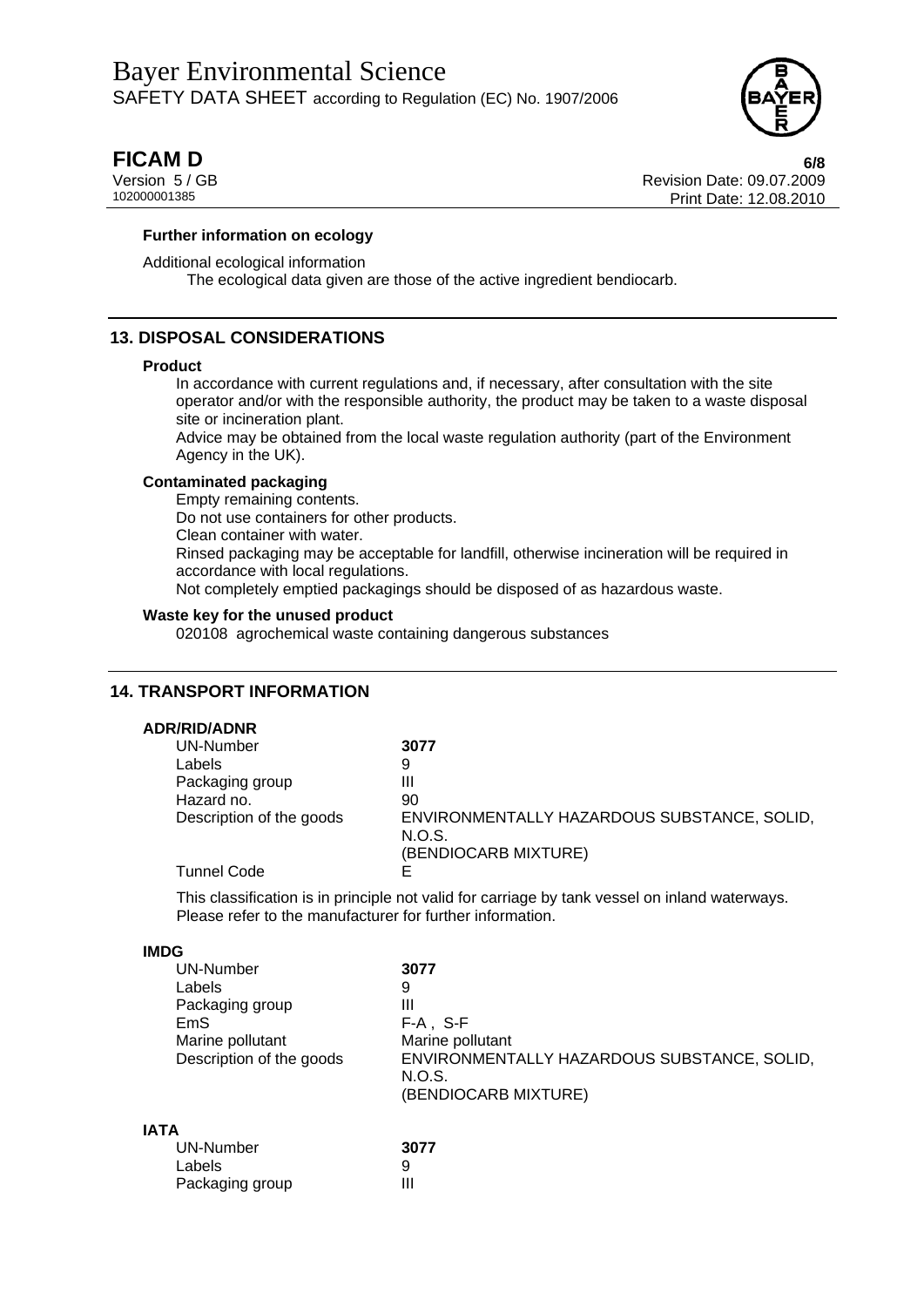

| Description of the goods | ENVIRONMENTALLY HAZARDOUS SUBSTANCE, SOLID,<br>N.O.S.<br>(BENDIOCARB MIXTURE)         |
|--------------------------|---------------------------------------------------------------------------------------|
|                          |                                                                                       |
| UN-Number                | 3077                                                                                  |
| Labels                   | 9                                                                                     |
| Packaging group          | Ш                                                                                     |
| Hazard no.               | 90                                                                                    |
|                          | 27                                                                                    |
|                          | ENVIRONMENTALLY HAZARDOUS SUBSTANCE, SOLID,                                           |
|                          | N.O.S.                                                                                |
|                          | (BENDIOCARB MIXTURE)                                                                  |
|                          | <b>UK 'Carriage' Regulations</b><br>Emergency action code<br>Description of the goods |

Description of the goods ENVIRONMENTALLY HAZARDOUS SUBSTANCE, SOLID,

# **15. REGULATORY INFORMATION**

**This product has been classified in accordance with The Chemicals (Hazard Information and Packaging for Supply) Regulations 2002: CHIP 3 and any subsequent amendments.** 

Classification:

Hazard warning labelling compulsory

Hazardous components which must be listed on the label:

| Bendiocarb                |                                                                                                                                       |
|---------------------------|---------------------------------------------------------------------------------------------------------------------------------------|
| Symbol(s)                 | Dangerous for the environment                                                                                                         |
| R-phrase(s)<br>R51/53     | Toxic to aquatic organisms, may cause long-term adverse effects in the<br>aquatic environment.                                        |
| S-phrase(s)<br>S35<br>S57 | This material and its container must be disposed of in a safe way.<br>Use appropriate container to avoid environmental contamination. |

# **CLASSIFICATION ACCORDING TO SPECIFIC UK REGULATIONS:**

**The labelling information below is that which has been approved under 'The Control of Pesticides Regulations 1986' and/or 'Part III of the Food and Environment Protection Act 1985' and/or 'Plant Protection Product Regulations 1999' and any subsequent amendments and may differ from that indicated by any toxicological and/or other testing otherwise indicated in this 'Safety Data Sheet'.** 

Symbol(s)

IN Dangerous for the environment

R-phrase(s)

R51/53 Toxic to aquatic organisms, may cause long-term adverse effects in the aquatic environment.

Exceptional labelling

To avoid risks to man and the environment, comply with the instructions for use.

Further information

WHO-classification: III (Slightly hazardous)